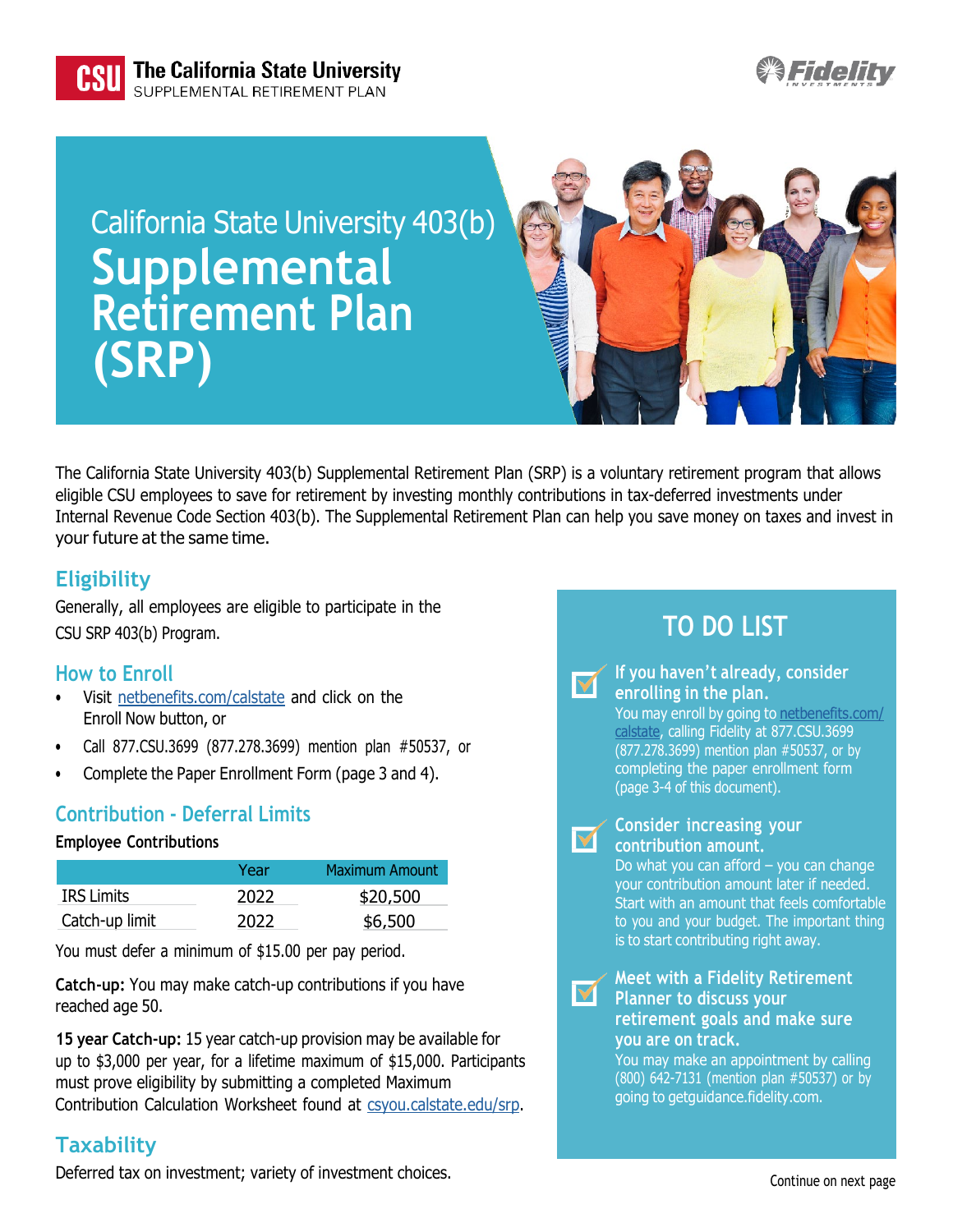# **Complimentary One-On-One**

As a CSU employee, you're entitled to complimentary one-on-one consultations with Fidelity Retirement Planners. It's your opportunity to get answers to your financial and retirement questions.

Schedule your one-on-one appointment by calling (800)642-7131 (Plan number: 50537) or register online at [netbenefits.com/calstate.](http://netbenefits.com/calstate) A one-on-one would be a great opportunity to get assistance in transferring your prior employer retirement account(s) to Fidelity.

## **Roth Contribution Option**

Roth contribution option is available in the 403(b) Plan. The Roth option allows participants to make after-tax contributions to their Fidelity account and withdraw those contributions and accumulated earnings tax-free (subject to the terms of the plan). By contrast, traditional contributions are made on a pre-tax basis decreasing taxable earnings the current tax year and the taxes are taken when funds are withdrawn. Investment options are the same for both pre-tax and post-tax contributions.

## **Fidelity Portfolio Advisory Service at Work**

The Portfolio Advisory Service is a team of investment professionals who actively research CSU plan options and rebalance participant workplace savings based on personal information. Fidelity will partner with the participant to create a plan eliminating the time and effort of managing investments.

## **For More Information**

Visit [netbenefits.com/calstate](http://netbenefits.com/calstate) or call Fidelity at 877.CSU.3699 (877.278.3699) mention plan #50537.

# **Loans & Withdrawals**

**Loans:** Although your plan account is intended for the future, you may borrow from your Fidelity account for any reason.

- Generally, CSU SRP 403(b) program allows you to borrow up to 50% of your vested account balance.
- The minimum loan amount is \$1,000 and may not exceed \$50,000. You then pay the money back into your account, plus interest. **A new loan is not available to a participant with any prior defaulted 403(b) loan.** You may have one loan outstanding at a time.

**Withdrawals:** If you are at least age 55 and retired, or 59½ (regardless of employment status), you may receive plan pay-out without a tax penalty.

**Hardship Withdrawals:** You may make a hardship withdrawal for a severe financial hardship (as defined by the IRS), including medical expenses, purchase of a primary residence, tuition related fees, to prevent eviction or foreclosure, funeral expenses, or repairs to your home due to theft, fire or natural disasters– restrictions apply.

**Required Mandatory Distributions:** At age 72 the IRS requires mandatory distributions, unless the participant is still employed.

## **Rollovers**

**Rollovers:** Eligible rollover in from another employer's 403(b), 401(k) or governmental 457(b) plan.

**Rollover Distributions:** Eligible rollover to another employer's 403(b), 401(k), or governmental 457(b) plan (exceptions apply), or to a 401(a) (service credit purchase) plan (exceptions apply) or to an IRA (must be at least age 59½ or separated from CSU employment). In-service 403(b) contract exchange to Fidelity.

## **For more information about this plan please visit [netbenefits.com/calstate](http://netbenefits.com/calstate) or [csyou.calstate.edu/srp](http://csyou.calstate.edu/SRP)**

- **1.** Maximum contribution limits for these plans are all interrelated. Please note: Participants may contribute to both a 403(b) and a 401(k) plan in the same tax year, however, combined contributions across both plans cannot exceed \$20,500. 401(k) and 403(b) deferrals do not count against the 457(b) dollar limit and 457(b) deferrals do not count against the 401(k) and 403(b) dollar limit.
- **2.** Participants may have balances in the 403(b) plan, and state sponsored 401(k) and 457 plans, however, loan amounts cannot exceed \$50,000 across all plans.
- **3.** These statements are general comparisons only. For specific information refer to your tax advisor.



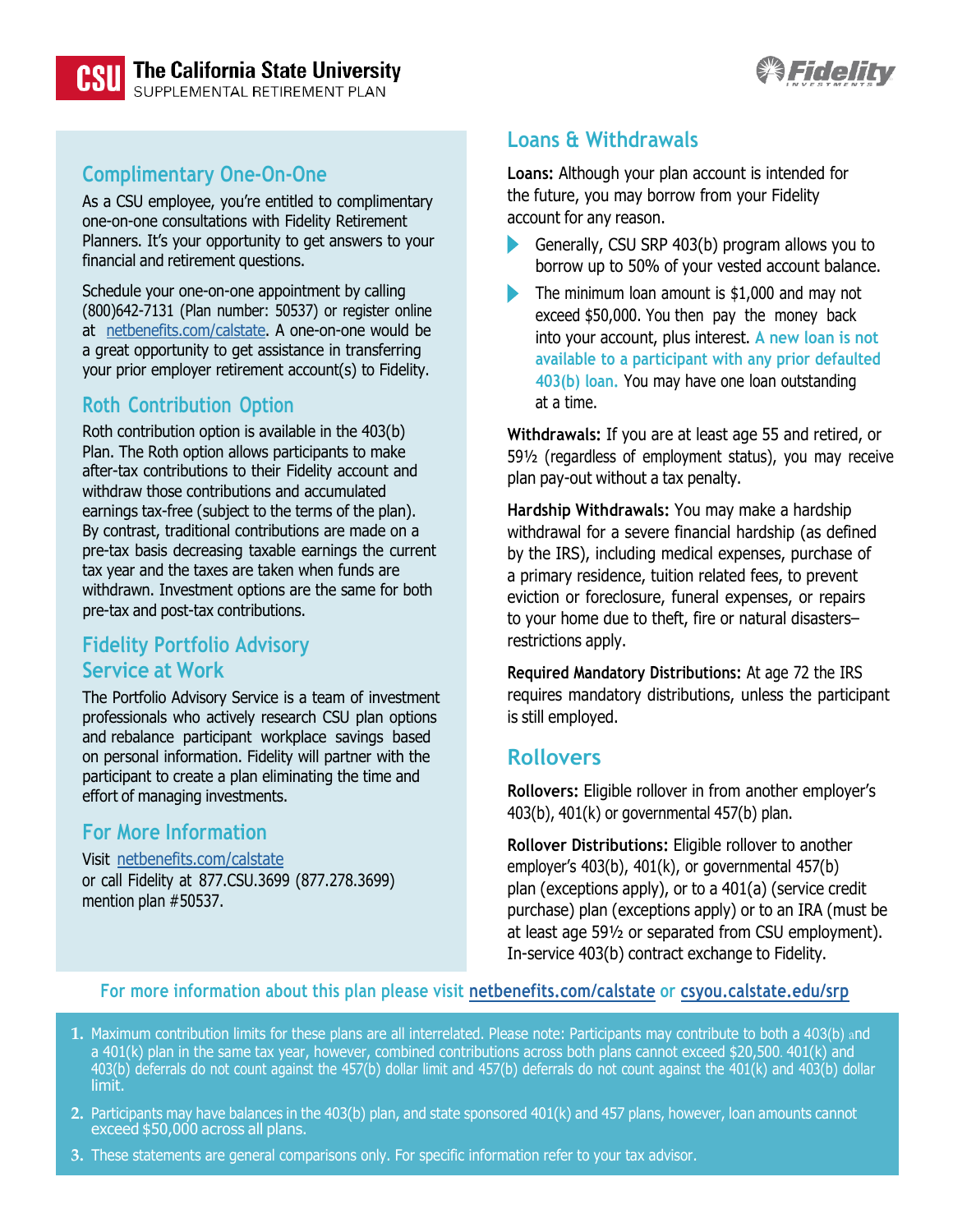# *The California State University (CSU) 403(b) Supplemental Retirement Plan (SRP) Salary Reduction Request Form*

*Instructions:* Use this form if you wish CSU to deduct an amount of money from your paycheck to be contributed to your CSU 403(b) plan. Please complete this form and return it to your Campus Benefits Representative. Please retain a copy of this form for your records.

#### DO NOT RETURN THIS FORM TO FIDELITY INVESTMENTS.

|                              | 1. PARTICIPANT INFORMATION                                                 |        |
|------------------------------|----------------------------------------------------------------------------|--------|
|                              | Please use a <b>black</b> pen and print clearly in <b>CAPITAL LETTERS.</b> |        |
| Social Security #:           | Date of Birth:                                                             |        |
| First Name:                  |                                                                            |        |
| Last Name:                   |                                                                            |        |
| Street Address:              |                                                                            |        |
| Address Line 2:              |                                                                            |        |
| City:                        |                                                                            | State: |
| Zip:                         |                                                                            |        |
| Daytime Phone:               | Evening Phone:                                                             |        |
| Personal and/or Work Email:  |                                                                            |        |
|                              | 2. EMPLOYER INFORMATION                                                    |        |
| Name of Campus:              |                                                                            |        |
| Street Address:              |                                                                            |        |
| Address Line 2:              |                                                                            |        |
| City:                        |                                                                            | State: |
| Zip:                         |                                                                            |        |
| Please select a Status Code: | Re-hired<br>Active<br>FERP                                                 |        |
| m m                          |                                                                            |        |

Hire Date: